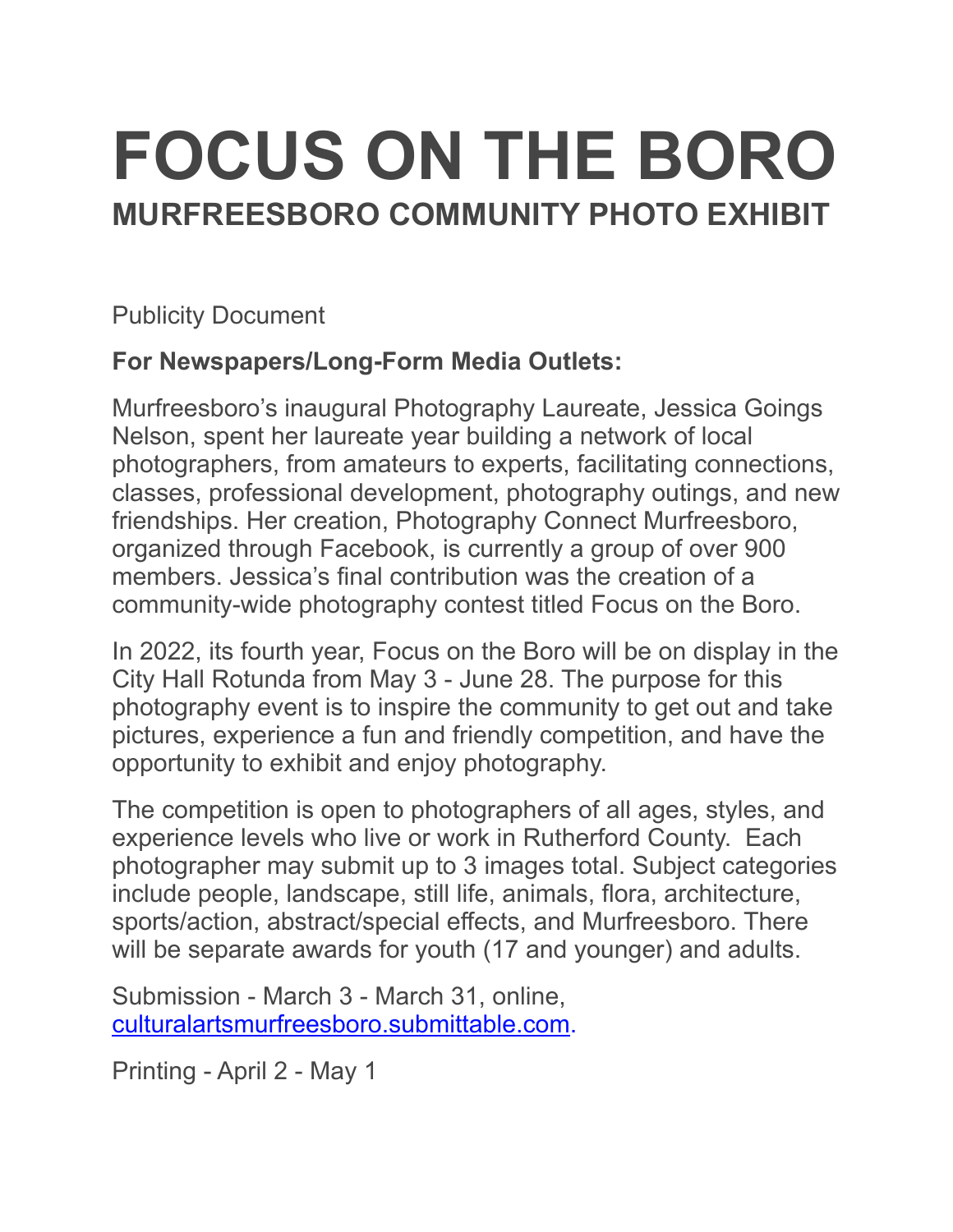May 2 Drop Off Images (Rotunda at City Hall times announced to participants upon acceptance)

May 3 - June 28 - Exhibit, Rotunda at City Hall, 8 a.m. - 4:30 p.m., Monday through Friday

TBD - Reception, from 6:00 p.m. - 9:00 p.m., in the Rotunda at City Hall

June 29 - Pick Up Images (Rotunda at City Hall, times announced to participants upon acceptance)

First round entries will be uploaded through culturalartsmurfreesboro.submittable.com from March 1 through March 31. Finalists will be notified by April 2 and then will print and mount their images to be turned in on May 2. The artwork will be on display from May 3 - June 28 for the community to view. All exhibits in the Rotunda are free and open to the public for viewing between 8 a.m. - 4:30 p.m., Monday through Friday. The Rotunda Gallery of City Hall is located at 111 West Vine Street, Murfreesboro, Tennessee. For questions about the exhibit contact City Hall: 615-893-5210 .

Results of the final judging will be announced at a community reception being held Friday, May 27, 2022, 6:00 p.m. - 9:00 p.m.*,*  in the Rotunda at City Hall. All are welcome and invited to attend this free event. The Rotunda is a participating location in the Boro Art Crawl; for more information about the art crawl, see BoroArtCrawl.com .

For further information about the contest, please direct questions to photographyconnectmboro@gmail.com.